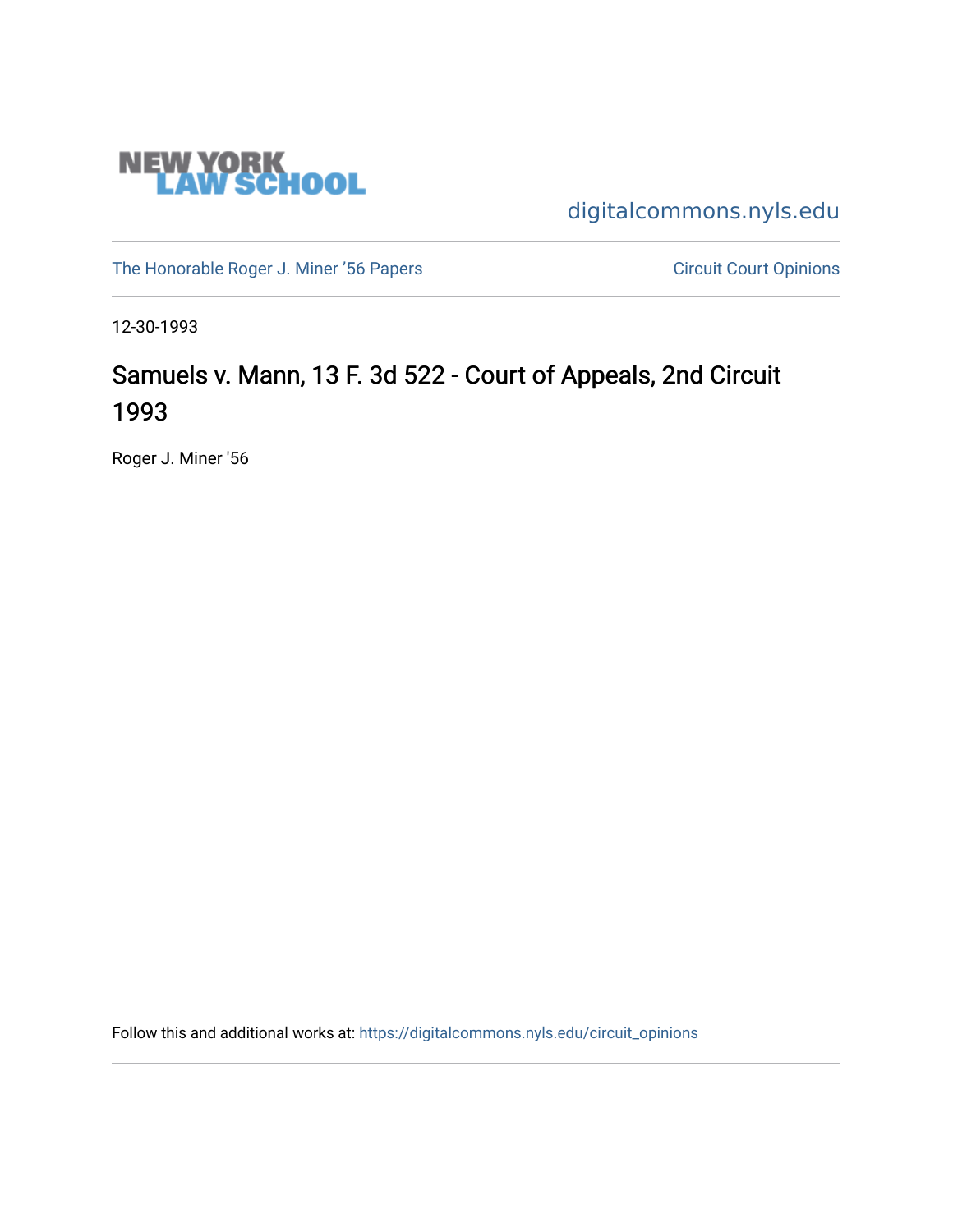#### 13 F.3d 522 (1993)

#### **Robert SAMUELS, Petitioner-Appellee,**

#### $\mathbf{V}$

#### Louis F. MANN, Superintendent, Shawangunk Correctional Facility, Respondent-Appellant.

No. 407, Docket 93-2351.

#### United States Court of Appeals, Second Circuit.

Arqued October 4, 1993. Decided December 30, 1993.

523 \*523 Thomas S. Burka, Asst. Dist. Atty., Kings County, Brooklyn, NY (Charles J. Hynes, Dist. Atty., Kings County, Roseann B. MacKechnie, Asst. Dist. Atty., of counsel), for respondent-appellant.

Richard Ware Levitt, New York City, for petitioner-appellee.

Before: MINER and ALTIMARI, Circuit Judges, and ELFVIN, District Judge.<sup>[2]</sup>

MINER, Circuit Judge:

Respondent-appellant, Superintendent of the Shawangunk Correctional Facility, appeals on behalf of the State of New York from a judgment entered in the United States District Court for the Eastern District of New York (Korman, J.) granting petitioner-appellee Robert Samuels' petition for a writ of habeas corpus. In that petition, Samuels challenged a November 15, 1982 judgment of the New York Supreme Court, Kings County, convicting him after a jury trial of fourteen counts of Robbery in the First Degree, in violation of New York Penal Law § 160.15 (McKinney 1988) and one count of Assault in the Second Degree, in violation of New York Penal Law § 120.05(2) (McKinney 1987) and sentencing him to concurrent prison terms of twelve to twenty-five years for seven of the robbery counts, eight and one-third to twenty-five years for the remaining seven robbery counts and three to seven years for the assault count.

The district court found that the admission at Samuels' trial of oral, written and videotaped confessions made by nontestifying co-defendants, which were substantially similar to his own confession to the police, violated the Confrontation Clause under the Supreme Court's decision in Cruz v. New York, 481 U.S. 186, 107 S.Ct. 1714, 95 L.Ed.2d 162 (1987), and was not harmless error. Recently, in Brecht v. Abrahamson, U.S., 113 S.Ct. 1710, 123 L.Ed.2d 353 (1993), the Supreme Court announced that the proper standard for determining whether habeas relief must be granted based upon a constitutional error at trial is not whether the error was harmless beyond a reasonable doubt, but whether it "`had substantial and injurious effect or influence in determining the jury's verdict." Id. at \_, 113 S.Ct. at 1714 (quoting Kotteakos v. United States, 328 U.S. 750, 776, 66 S.Ct. 1239, 1253, 90 L.Ed. 1557 (1946)). We find that the district court erroneously applied this standard and accordingly reverse.

### **BACKGROUND**

### 1. The Robbery

524

At approximately 10:30 p.m. on May 28, 1982, Samuels, along with his codefendants in the state case, Robert Williams, Michael Williams, Bruce Garrison and James Martin, approached seven men inside the underground garage at the Patio Garden Apartments \*524 in Brooklyn, New York. Armed with pistols, they forced the victims to lie on the ground and remove their clothing, then proceeded to take jewelry and money from them. During the course of these events, one of the gunmen held a gun to Robert Tarver, one of the victims. Tarver later identified Samuels in a lineup as the man who had held the gun to him.

After robbing the victims, the robbers forced garage attendant Charles Cunningham to give them the keys to a black Cadillac parked in the garage. They then departed the scene in the stolen automobile. The next morning, police located and staked out the black Cadillac; eventually, they observed Samuels and several other men walking toward the automobile.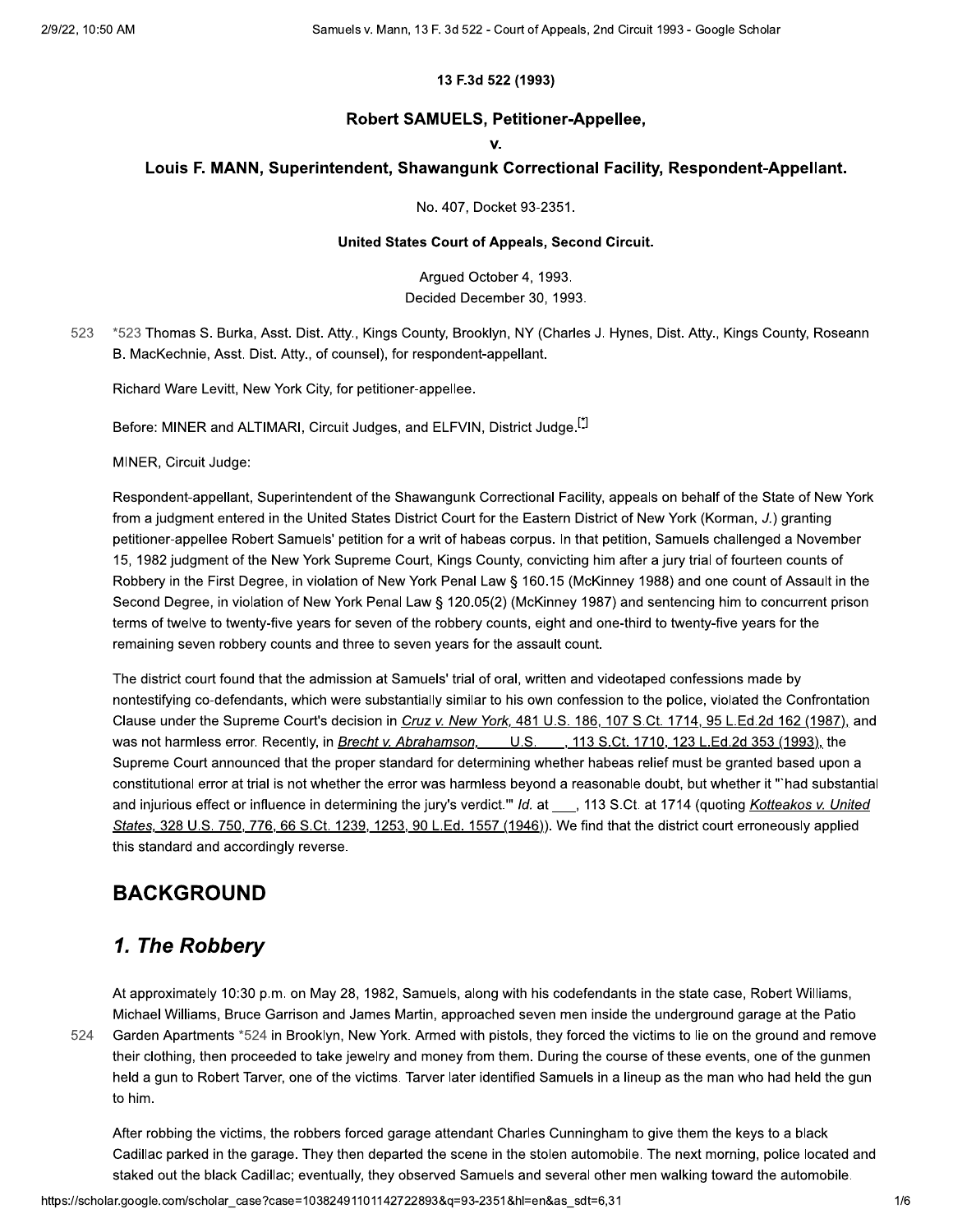When the police approached, Samuels fled, but he later was apprehended in an abandoned building close by. The other participants in the robbery ultimately were arrested as well.

Once in custody, each of the five participants made a statement to the police. At their joint trial, each of the defendants' confessions was admitted into evidence. The trial judge instructed the jury that it should consider each confession only against the defendant who had made it.

### 2. Samuels' Confession

Samuels, after being apprised of his Miranda rights, advised the police that he was willing to answer questions without an attorney being present. Samuels then made a statement to several detectives, which they recounted at the trial with the use of written notes they had taken contemporaneously with the statement. Samuels related the following: At about 10:30 p.m. on the night of the robbery, he was with "Mike" (Michael Williams) and "Buck" (James Martin) on Fountain Avenue in Brooklyn. The three were picked up by "Big Dick" (Robert Williams) and "Bee" (Bruce Garrison), who were driving in a 1971 or '72 green Cadillac. Together, the five men drove to an apartment building in downtown Brooklyn. Guns were distributed in the car. Once they arrived at their destination, Michael Williams got out of the car, went into the garage of the apartment building, looked around, and returned to tell the others that it was "all right." While Michael Williams waited outside of the garage and Samuels and Martin waited in the car, Robert Williams and Garrison went into the garage for about twenty minutes and came out driving a new black Cadillac. They all entered the Cadillac and drove away.

Later that evening, according to Samuels, the five men dropped their guns off at the Albany Avenue projects and went to East New York to count up the money they had stolen. The money was given to Michael Williams to hold. Samuels and Michael Williams took a train to the home of Samuels' girlfriend, where they spent the night. The next morning, Samuels and Michael Williams met with the other defendants at a train station, and, after meeting, they all went to the black Cadillac, where they were approached by police.

### 3. James Martin's Confession

Codefendant Martin made a statement to Detective Paul Weidenbaum that was related to the jury through Weidenbaum's testimony. Martin told Weidenbaum that on the night of the robbery he met with Samuels, a "Robert Wales," Michael Williams and a "Ricky Jones." The five decided to "go out and stick up a few people" to make some money. When the five men drove to the garage, each of them was armed with various weapons - Samuels had a .38-caliber pistol. Martin said that it was Samuels and Michael Williams who went into the garage before the robbery, under the pretense that they were looking for directions. Next, Martin, Ricky Jones and Robert Wales entered the garage where they forced the victims to lie down and yield their valuables. Martin admitted that he forced the attendant to get the keys and start the Cadillac, at which time Samuels and Michael Williams reentered the garage. Together, the men left the garage in the stolen Cadillac and later divided the money at Martin's home. Martin stated that the next morning the men met to sell the property they had stolen the night before. Later, when the police converged as he walked toward the black Cadillac, he fled but was arrested later.

#### 525 \*525 4. Robert Williams' Confession

Codefendant Robert Williams made a videotaped statement to Assistant District Attorney Martha Hochberger. In his confession, he stated that the five men drove to the Patio Gardens garage and parked outside. Each of the men was armed, Samuels with a .38-caliber handgun. Samuels and Michael Williams went into the garage to ask for directions. When they returned, they gave the signal to start the robbery. The five men entered the garage, robbed the occupants and left in the stolen Cadillac. Later, they left the Cadillac at Martin's house. The next morning, when the five men were in the vicinity of the Cadillac, the police arrived.

### **5. Bruce Garrison's Confession**

Codefendant Garrison signed a written statement that he gave to Detective Robert Hayes. Detective Hayes read the statement to the jury at trial. In Garrison's version, Samuels and Martin entered the garage first, followed by the others. Garrison testified that he thought all five had guns except, perhaps, Michael Williams. Garrison admitted striking one of the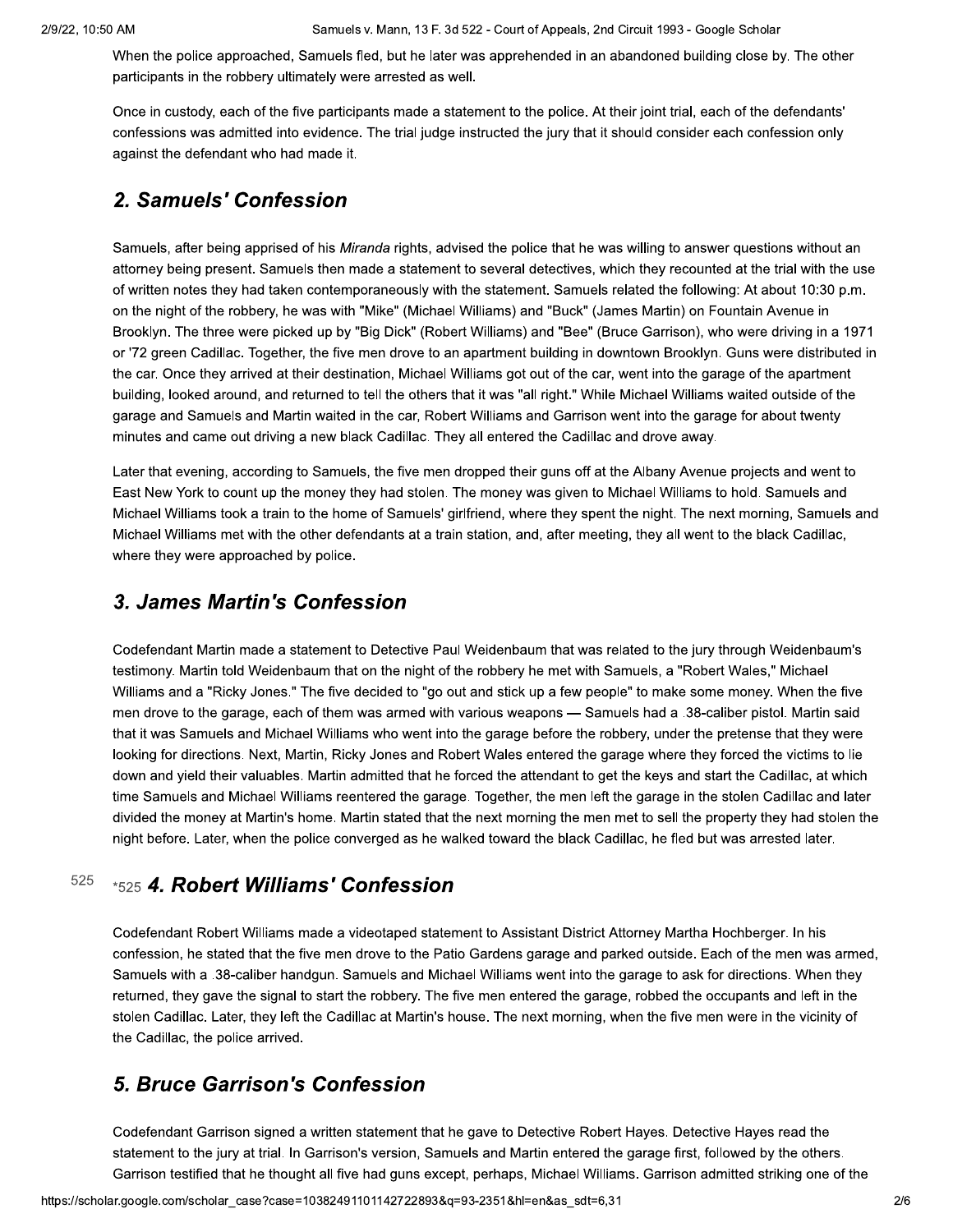victims with a gun and the garage attendant with a blackjack. Regarding the events of the next morning, Garrison stated that they all met to split up the money and later went to the black Cadillac.

### 6. Michael Williams' Confession

Codefendant Michael Williams gave an oral statement to police and two videotaped statements to Assistant District Attorney Martha Hochberger. In Michael Williams' version of the events, Robert Williams went into the garage first and, when he came out, told Michael Williams to wait outside to watch the front. The four other men, who Williams referred to as "Big Rob" Wells, "Little Rob," "Little Dick" and "Buck," went into the garage and committed the robbery. Michael Williams did not refer to Samuels by name or identify him as a participant in the robbery.

### **7. Additional Evidence Against Samuels**

In addition to the confessions, the victims of the crime testified as to what had transpired during the robbery. The day after the robbery, Michael Tarver identified Samuels in a lineup as the man who had held a gun to him during the robbery. A photograph of this lineup was shown to the jury. Tarver, however, was unable to identify Samuels at trial and instead pointed to Robert Williams as the man he had identified in the lineup.<sup>[1]</sup> Finally, police officers Fehy and Colon testified that a man fitting Samuels' description was among a group of men walking toward the stolen Cadillac on the morning after the robbery, that they saw this man fleeing from the Cadillac and that Samuels was apprehended shortly thereafter wearing the same clothes as the man seen fleeing from the Cadillac.

### 8. Procedural History

After the jury rendered its guilty verdict, the Supreme Court, Kings County, entered a judgment of conviction and sentence. The Appellate Division, Second Department, affirmed the conviction, finding that Samuels' arrest was based on probable cause, his confession was not coerced, the lineup was not suggestive and Samuels was not prejudiced by the introduction of the statements of his codefendants. People v. Samuels, 109 A.D.2d 900, 486 N.Y.S.2d 791, 792 (2d Dep't 1985) (mem.). The New York Court of Appeals denied defendant's application for leave to appeal. People v. Samuels, 65 N.Y.2d 700, 491 N.Y.S.2d 1040, 481 N.E.2d 268 (1985) (Kaye, J.).

On June 28, 1989, Samuels filed a petition in the district court for a writ of habeas corpus. The district court granted the writ on April 26, 1993, finding that the introduction of the codefendants' statements violated the Confrontation Clause under the Supreme Court's decision in Cruz, which we have held to apply retroactively, Graham v. Hoke, 946 F.2d 982, 994 (2d Cir.1991), cert. denied, U.S., 112 S.Ct. 890, 116 L.Ed.2d 793 (1992). The district court further found that, even though it was persuaded that the admissible evidence against Samuels probably \*526 would have resulted in a conviction, the introduction of the codefendants' statements was not harmless error. This appeal followed.

### **DISCUSSION**

526

In Cruz, the Supreme Court held "that, where a nontestifying codefendant's confession incriminating the defendant is not directly admissible against the defendant, the Confrontation Clause bars its admission at their joint trial, even if the jury is instructed not to consider it against the defendant, and even if the defendant's own confession is admitted against him." 481 U.S. at 193, 107 S.Ct. at 1719. This is so even if the codefendant's confession "interlocks" — is substantially identical to the defendant's own confession. Id. at 191-93, 107 S.Ct. at 1717-19.

Prior to Cruz, under Bruton v. United States, 391 U.S. 123, 88 S.Ct. 1620, 20 L.Ed.2d 476 (1968), it was established that the Confrontation Clause barred the admission of a nontestifying codefendant's confession when the defendant had not himself confessed. See id. at 135-37, 88 S.Ct. at 1627-29. Several courts, however, applied an exception to Bruton allowing for the introduction of interlocking confessions of nontestifying codefendants on the assumption that, due to their interlocking nature, such confessions could be no more devastating to the defense than defendant's own confession. See Graham, 946 F.2d at 989 (citing cases). In Cruz, the Supreme Court eliminated this practice, finding that the interlocking nature of a codefendant's statement provides a corroborating effect that confirms the validity of the defendant's own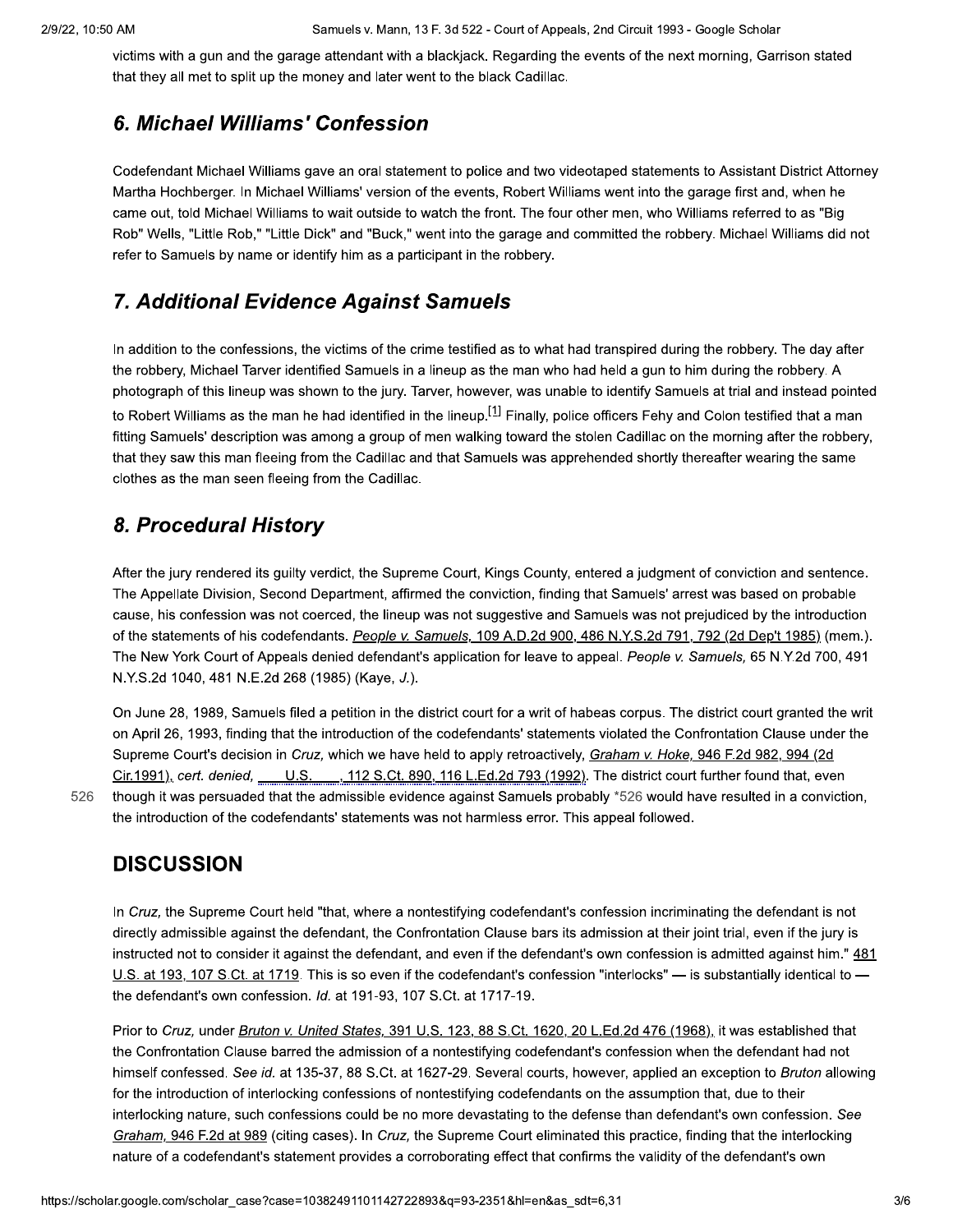527

confession; it is to avoid this corroborating effect that interlocking confessions must be excluded. Cruz, 481 U.S. at 193, 107 S.Ct. at 1719.

On this appeal, appellant does not contend that the admission of the codefendants' statements was not Cruz error. Rather, appellant first invites us to overrule our recent decision in Graham and hold that Cruz should not apply retroactively to Samuels' habeas petition. We must, of course, decline this invitation, since we will not overrule a prior decision of a panel of this Court absent a change in the law by higher authority or by way of an in banc proceeding of this Court. United States v. Moore, 949 F.2d 68, 71 (2d Cir.1991), cert. denied, \_\_ U.S. \_\_, 112 S.Ct. 1678, 118 L.Ed.2d 396 (1992). Appellant next arques that the admission of the codefendants' statements, even if it did violate Cruz, was harmless error. We agree with this contention.

In Brecht, the Supreme Court held that the rule of Chapman v. California, 386 U.S. 18, 24, 87 S.Ct. 824, 828, 17 L.Ed.2d 705 (1967), that an error involving a constitutional violation is harmless only if the prosecution establishes beyond a reasonable doubt that there was no reasonable possibility that the error contributed to the verdict, does not apply on the collateral review of state convictions. Brecht, U.S. at , 113 S.Ct. at 1713-14. The appropriate standard, the Court held, is whether "the error `had substantial and injurious effect or influence in determining the jury's verdict." Id. at , 113 S.Ct. at 1722 (quoting Kotteakos v. United States, 328 U.S. 750, 776, 66 S.Ct. 1239, 1253, 90 L.Ed. 1557 (1946)). This is the harmless error standard, first announced in Kotteakos, that federal courts apply to nonconstitutional trial errors. See Brecht v. Abrahamson, 944 F.2d 1363, 1374 (7th Cir. 1991), aff'd, U.S., 113 S.Ct. 1710, 123 L.Ed.2d 353 (1993). As applied on collateral review, "habeas petitioners may obtain plenary review of their constitutional claims, but they are not entitled to habeas relief based on trial error unless they can establish that it resulted in `actual prejudice." Brecht,  $U.S.$ at, 113 S.Ct. at 1722 (quoting United States v. Lane, 474 U.S. 438, 449, 106 S.Ct. 725, 732, 88 L.Ed.2d 814 (1986)).

"Violations of the Cruz rule are subject to harmless error analysis." Graham, 946 F.2d at 995; see Cruz, 481 U.S. at 194, 107 S.Ct. at 1719-20. A number of factors are, of course, relevant in determining whether a particular error is harmless. Of these factors, we have recognized that the weight of the prosecution's case against the defendant is the most significant. See United States v. Colombo, 909 F.2d 711, 714 (2d Cir.1990). In assessing the injurious effect of admitting a nontestifying codefendant's statement in violation of Bruton and Cruz, \*527 we must also consider the nature and content of the defendant's own statement, in particular, "whether it satisfactorily explains his or her part in the crime without reference to the codefendant's statement." People v. Hamlin, 71 N.Y.2d 750, 530 N.Y.S.2d 74, 77, 525 N.E.2d 719, 723 (N.Y.1988); see Graham, 946 F.2d at 995 (three voluntary, comprehensive confessions by defendant led to finding of harmlessness); Holland v. Scully, 797 F.2d 57, 67 (2d Cir.) (no harmless error where defendant denied participating in robbery and admitted only after-the-fact involvement), cert. denied, 479 U.S. 870, 107 S.Ct. 237, 93 L.Ed.2d 162 (1986). Also relevant is the extent to which the defendant's statement is corroborated or contradicted by other objective evidence, Hamlin, 530 N.Y.S.2d at 77, 525 N.E.2d at 723; Graham, 946 F.2d at 996 (defendant's statement strongly corroborated by eyewitness testimony), and "whether [the] defendant has reiterated [his statement] on one or more subsequent occasions." Hamlin, 530 N.Y.2d at 77, 525 N.E.2d at 723; see Graham, 946 F.2d at 995 (defendant confessed at least three times). An attempt by the defendant to repudiate his own confession should also be considered, since the corroboration supplied by a similar codefendant statement may be particularly damaging in such circumstances. Hamlin, 530 N.Y.S.2d at 77, 525 N.E.2d at 723; see Cruz, 481 U.S. at 191-92, 107 S.Ct. at 1718-19. To be sure, these considerations are not exclusive, but they provide a useful starting point.

The weight of the evidence against Samuels, stripped of the Cruz error, is substantial. Based on the properly admitted evidence alone, we are in agreement with the district court that Samuels most likely would have been convicted. First, Samuels' statement established that he was a participant in the robbery. In his oral statement to the police, Samuels admitted that he was with the other defendants on the night of the robbery; that the group drove to the garage of an apartment building in downtown Brooklyn; that guns were given out in the car; and that he fled with the others in the stolen Cadillac. Samuels admitted that he was present when the defendants divided the stolen money and that he was present the next morning when the group approached the stolen Cadillac. This latter admission was corroborated by the testimony of Officers Fehy and Colon that Samuels was seen approaching the stolen automobile the morning after the robbery.

Although Samuels contends that he remained outside the garage during the robbery, his admitted role probably was sufficient for the jury to convict him of the robbery as an accomplice. See, e.g., People v. Miller, 50 A.D.2d 872, 376 N.Y.S.2d 632, 633 (2d Dep't 1975) (defendant's presence at scene of crime, association with codefendants before and after offense and sharing of proceeds sufficient to sustain indictment for robbery). Indeed, Tarver's testimony, coupled with the evidence that he identified Samuels in a lineup, demonstrated that Samuels actually was inside the garage, playing the role